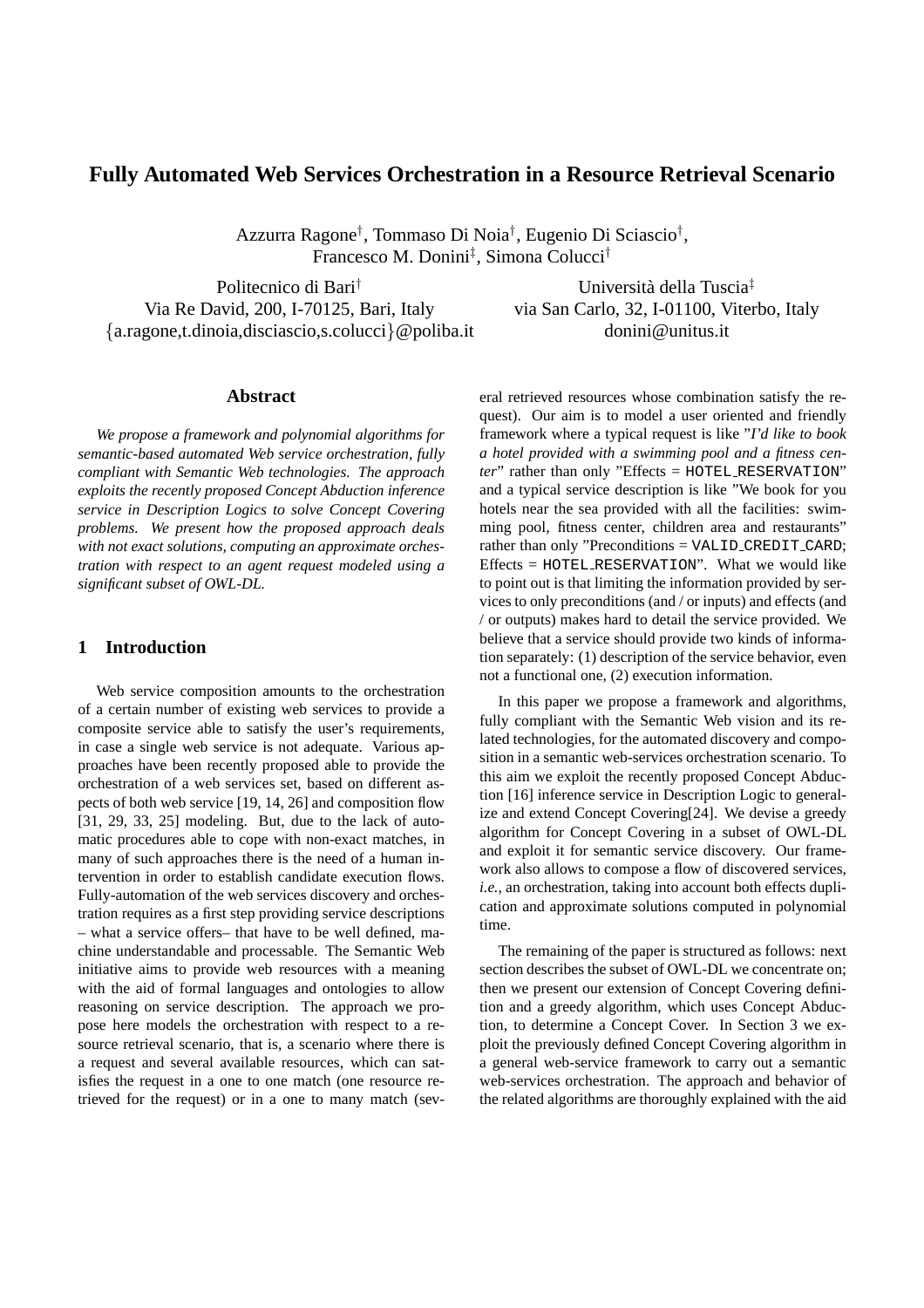of an example in Section 4 and Section 5. Section 6 is devoted to the description of a prototype implementing the approach. Section 7 summarizes relevant related work, while last Section draws the conclusions and outlines future research directions.

### **2** ALN **Description Logic and OWL**

Due to the lack of space, in what follows we assume the reader is a bit familiar with Description Logics (DLs)[2] syntax and semantics. An ontology can be modeled in a DL using a set of *inclusion assertions*, and *definitions*, which impose restrictions on possible interpretations according to the knowledge elicited for a given domain or task. Historically, sets of such inclusions are called TBox (Terminological Box)  $T$ . The basic reasoning problems for concepts in a DL are satisfiability, which accounts for the internal coherency of the description of a concept (no contradictory properties are present), and subsumption, which accounts for the more general/more specific relation among concepts, that forms the basis of a taxonomy. Different Description Logics can be identified depending on the allowed constructors and consequently their expressiveness. In the rest of the paper we refer to ALN (**A**ttributive **L**anguage with unqualified **Number restrictions).** We use a  $simple - TBox$  in order to express the relations among objects in the domain. A  $simple - TBox$  allows only axioms (for both inclusion and definition) where the left side is represented by a concept name.

Ontologies using the above logic can be easily modeled using languages for the Semantic Web $[28]$ <sup>1</sup>. The strong relations between Description Logics and the above introduced languages for the Semantic Web [3] is also evident in the definition of the three OWL sub-languages. *OWL-Lite*: It allows class hierarchy and simple constraints on relation between classes. *OWL-DL*: Based on Description Logics theoretical studies, it allows a great expressiveness keeping computational completeness and decidability. *OWL-Full*: Using such a language, there is a huge syntactic flexibility and expressiveness. This freedom is paid in terms of no computational guarantee.

In the rest of the paper we will use DL syntax instead of OWL-DL syntax, to make expressions much more compact.

### **3 Concept Covering via Concept Abduction**

Standard inference services in DLs include subsumption and satisfiability. These are enough when a yes/no answer is needed. However there are scenarios that require explanation. In [16] the Concept Abduction Problem (CAP) was introduced and defined as a non standard inference problem for DLs, to provide an explanation when subsumption does not hold.

**Definition 1** *Let* C*,* D*, be two concepts in a Description Logic* L*, and* T *be a set of axioms, where both* C *and* D *are satisfiable in* T *. A* Concept Abduction Problem *(CAP), denoted as*  $\langle \mathcal{L}, C, D, T \rangle$ *, is finding a concept H such that*  $\mathcal{T} \not\models C \sqcap H \equiv \bot$ *, and*  $\mathcal{T} \models C \sqcap H \sqsubseteq D$ *.* 

Given a CAP, if  $H$  is a conjunction of concepts and no subconjunction of concepts in  $H$  is a solution to the CAP, then H **is an irreducible solution**. In [16] also minimality criteria for  $H$  and a polynomial algorithm to find solutions which are irreducible, for an  $ALN$  DL, have been proposed. How can a solution to a CAP be useful in a resource retrieval scenario?  $H$ , in a CAP solution, is the missing part in the available resource  $C$  needed to completely satisfy a request  $D$ . If there is a non-exact match it is because of  $H$ .  $H$  is what is not covered by  $C$  with respect to  $D$ . Based on this last remark we use solutions to sets of CAP to solve Concept Covering Problems as shown in the following.

In [24] the *best covering problem* in DLs was introduced as "...a new instance of the problem of rewriting concepts using terminologies", and proposed in [5] to cope with automated semantic web service composition. Unfortunately, the non standard inference services the authors exploited in order to define the concept covering, can be used only for DLs less expressive than  $ALN$  (for a complete description see [35]).

We propose an extension to the previous definition of a Concept Covering, both eliminating limitations on the DL to be used and rewriting it in terms of Concept Abduction.

**Definition 2** Let D be a concept,  $\mathcal{R} = \{S_1, S_2, ..., S_k\}$  be *a set of concepts, and* T *be a set of axioms, all in a DL* L*, where D* and  $S_1, \ldots, S_k$  *are satisfiable in T*. *The* Concept Covering Problem *(CCoP)* for  $V = \langle \mathcal{L}, \mathcal{R}, D, \mathcal{T} \rangle$  *is finding a pair*  $\langle \mathcal{R}_c, H \rangle$  *such that* 

*1.*  $\mathcal{R}_c \subseteq \mathcal{R}$ , and the conjunction of concepts in  $\mathcal{R}_c$ ,  $C =$  $\bigcap_{S \in \mathcal{R}_c} S$  *is satisfiable in*  $\mathcal{T}$ *;* 

2.  $H \in SOL(\langle \mathcal{L}, C, D, T \rangle)$ *, and*  $T \not\models H \sqsubseteq D$ *.* 

*We call*  $\langle \mathcal{R}_c, H \rangle$  *a* solution *for V, and say that*  $\mathcal{R}_c$  (partially) **covers** D*. Finally, we denote* SOLCCoP(V) *the set of all solutions to a CCoP* V*.*

Intuitively,  $\mathcal{R}_c$  is the set of concepts that partially cover  $D$ w.r.t.  $T$ , while the abduced concept  $H$  covers what is still in  $D$  and is not covered by  $C$ . There can be several solutions for a single CCoP, depending also on the strategy adopted for choosing concepts in  $\mathcal{R}_c$ . However, observe that – differently from the standard Set Covering Problem – a complete cover may not exist. Hence, minimizing the cardinality of  $\mathcal{R}_c$  is not the aim of a CCoP; the aim is maximizing the covering, hence minimizing  $H$ . This argument led us to the definition of *best cover* and *exact cover* (see

<sup>1</sup>http://www.w3.org/TR/owl-features/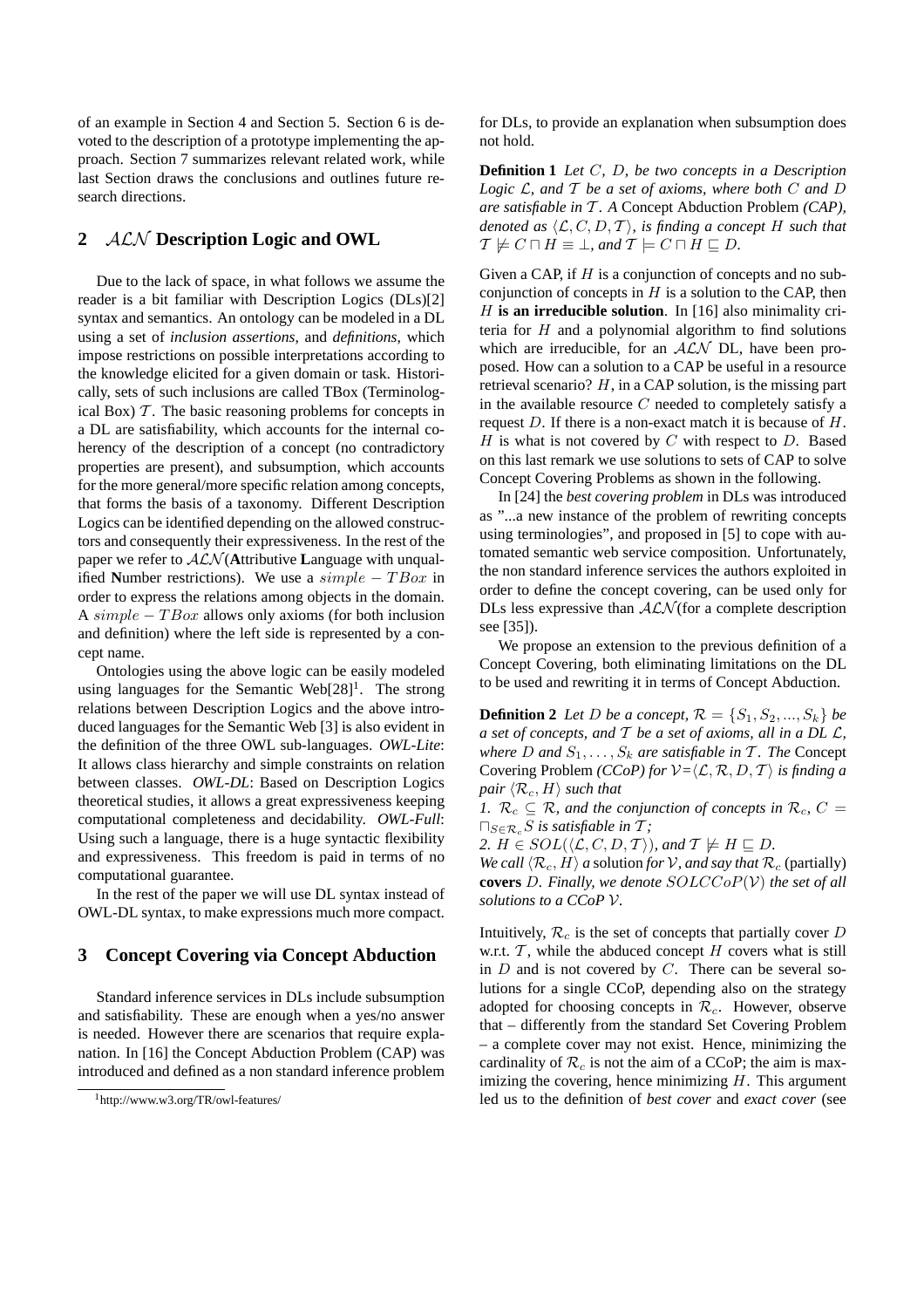[15] for details). In [15] a tractable greedy algorithm is presented to solve a CCoP V in  $ALN^2$ . In the rest of the paper we will refer to it as  $solveCCoP(\mathcal{R}, D, \mathcal{T})$ . It takes as inputs a set of concepts  $R$  (a set of web service descriptions) a concept  $D$  (the request) and the reference ontology (the domain model) and returns a solution to the related  $V$ .

### **4 Semantic Web Service Orchestration**

We now show how the previously presented nonstandard inference services can be used for service orchestration, *i.e.*, *discovery* and *composition*. Let us point out that we refer to a general framework, compliant with all the ones modeling Semantic Web Services with respect to a *Input-Output-Precondition-Effect* model. This implies that our approach can be reformulated using OWL-S  $3 \text{ model}$ with practically no changes.

As stated above, we believe that the service discovery process is a sub-problem of the more generic resource retrieval one. Having a request and several available resources potentially matching it, if it is not possible to retrieve some resources so that they completely satisfy the request, is an approximate solution possible? Is it possible to have explanation on such approximation? To explain and motivate the approach, we start with a simple semantic web-service model and then add features, enriching the model. In the initial model we define both the request  $D$  and the description  $WS_D$  of each web service as DL concept descriptions w.r.t. an ontology  $T$ . A classification schema such as UN-SPSC can then be used for tasks and related ontologies [13]. We assume the existence of a registry repository where service providers store, for each service, both all the information needed for the invocation and the description  $WS_D$  of the service itself.

Given a request D modeled w.r.t. an ontology  $\mathcal{T}$ , the steps needed in order to obtain a set of services satisfying as much as possible  $D$  are hence the following:

*1. query the registry in order to obtain all the service descriptions*  $WS_D$  *which refers to the same*  $T$ *.* 

*2. put all the retrieved services description in a set* R*.*

*3. call* solveCCoP(R, D, T )*.*

*4. with reference to*  $\langle \mathcal{R}_c, H \rangle$  *returned by solveCCoP in the previous step, propose to the requester both* H *and, for each*  $WS_D \in \mathcal{R}_c$ , the invocation information of the *corresponding service.*

 $\mathcal{R}_c$  and H are, respectively, the set of resources representing an approximate solution to the retrieval problem and an explanation on why the solution is not an exact one.

Using the above approach, a **discovery** is possible for the services available in the registry, which can be composed in order to satisfy D as far as possible.

Obviously, modeling the **composition** of the discovered services in the retrieved set requires taking into account also their execution information, *i.e.*, inputs, outputs, preconditions and effects specification. Without loss of generality, in what follows we will consider only preconditions and effects, as it is straightforward to extend the approach also considering inputs and outputs.

# **4.1 Precondition and Effects for Web Service Orchestration**

In order to execute a web service, its preconditions must be satisfied, possibly using information provided by other web services. Moreover care has to be paid in avoiding the duplication of effects when composing services, which might be due to entailment relationships among different effects provided by services being composed.

Turning to the classical example proposed in [22], an agent booking organizing a trip and composing two services, one able to book both *a hotel stay and a flight* and another a *flight and a car rental*, would not be much appreciated if its outcome is two flights booked for the same trip, together with the hotel and the car.

In order to deal with the execution information, we extend the web service scenario model and define:

**Request**: *a pair*  $\langle D, P_0 \rangle$ *, where D is the description the requested service and*  $P_0$  *are the preconditions provided with the request.*

For example, if the request is performed by a personal user agent, then it is able to provide some initial information to be used as preconditions for a service execution, *e.g.*, a valid credit card.

**Web Service** <sup>4</sup> : *a triple*  $\langle WS_D, P, E \rangle$ *, where*  $WS_D$  *represents provided service description,* P *the preconditions and* E *the effects.*

 $WS_D$  is a description of *the offered service*. Using a language endowed with a well-defined syntax and semantics, it models *what* the service offers. P and E are respectively the preconditions and the effects specification.

In our setting,  $WS_D$  and  $D$  are formulated as DLs concepts w.r.t. the domain ontology  $T_D$ . For the sake of simplicity, here  $P_0$ , P and E are modeled as conjunction of atomic concepts represented in the Precondition/Effect on-

 $2$ It is well known that the general set covering problem is NP-hard, then the computed solution will not be optimal in general (neither a full cover, nor a best one).

<sup>3</sup>http://www.daml.org/services/owl-s/1.0/owl-s.html

<sup>4</sup>A web service implemented by combining other web services is referred as *composite* "[...] to distinguish it form the ones implemented through conventional programming languages and invoking conventional services which are called basic"[1]. Since a service being basic as composite is transparent to the client, in the following we address them as *web service* for simplicity.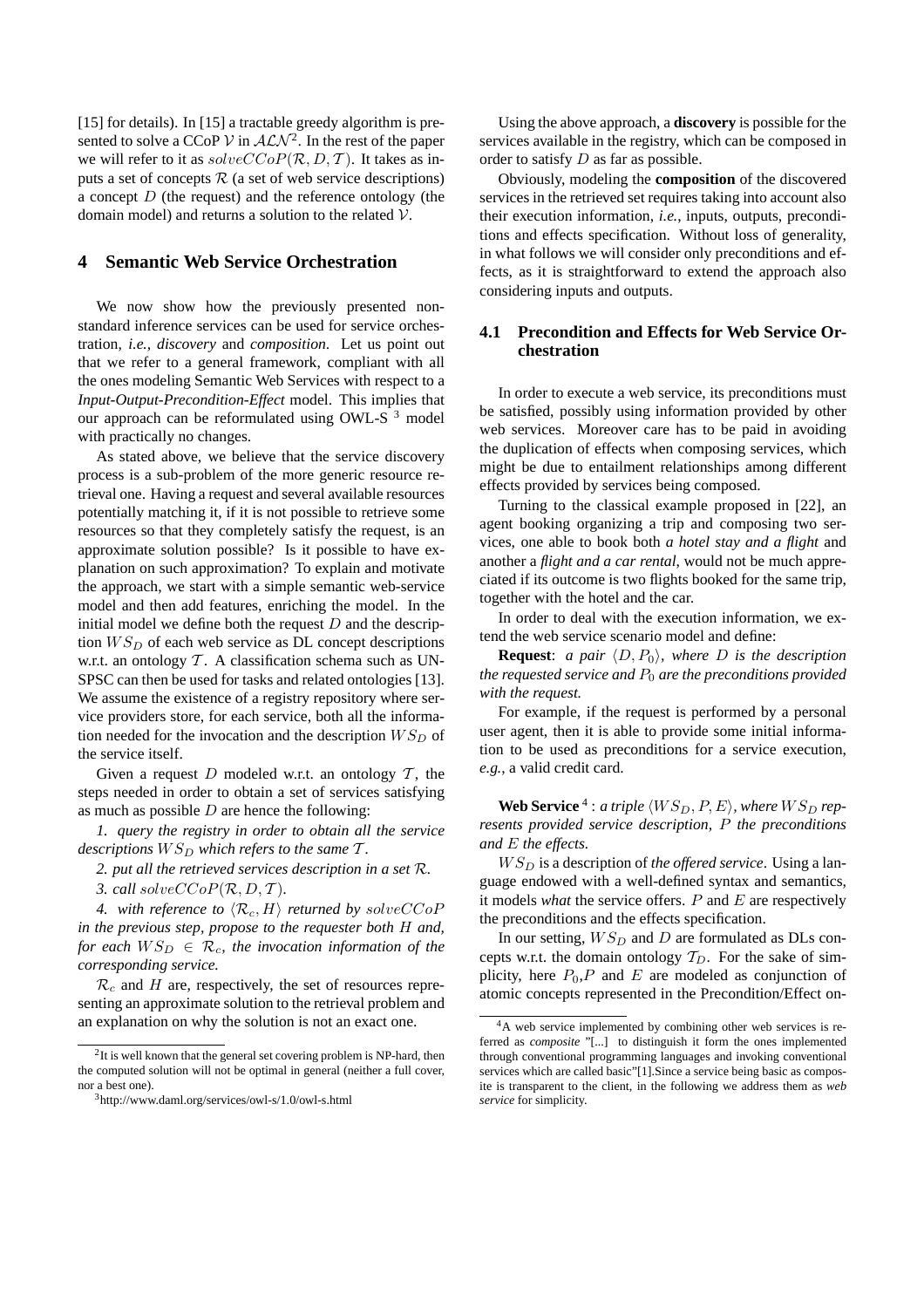tology  $T_{P/E}$ . This is a simple TBox with no role and containing only inclusion axioms.

A simple covering solution, as the one proposed above, cannot deal with the  $P$ ,  $E$  specifications of the services. To compose web services dealing with their P/E, we introduce an informal definition of **web service flow** with respect to some initial preconditions  $P_0$ , from now on  $WST(P_0)$ .

It is a finite sequence of web services  $(ws_1,ws_2,...ws_i,...,ws_n)$ , where for each web service  $ws_i$  belonging to to the flow, all the following conditions hold:

*1. The preconditions of the first web service ws<sub>1</sub> executed in a composite web service are satisfied by the information*  $P_0$  *provided with the initial request.* 

2. In order to execute a web service  $ws_i$ , the available *information for preconditions satisfaction comes from the effects of all the web services*  $ws_j$ *, with*  $j < i$ *, previously executed.*

*3. Effects duplication after the execution of the composite web service has to be avoided.*

The available information for  $ws_i$  is the conjunction of both the effects produced by  $ws_i \in \mathcal{CWS}(P_0)$ , with  $j < i$ , along the execution flow and the initial preconditions  $P_0$ .

In a more formal way, indicating with  $AI_i$  the available information for  $ws_i$  and with  $E_j$  the effects produced by  $ws_i$ , with  $j < i$ , the following relation ensues:

 $AI_i = P_0 \sqcap E_1 \sqcap E_2 \sqcap ... \sqcap E_{i-1}$ 

Now we can formally define a **web service flow**.

**Definition 3** *A web service flow with respect to some initial preconditions*  $P_0$  *is a finite sequence of web services*  $W\mathcal{S}\mathcal{F}(P_0) = (ws_1, ws_2, ...ws_i, ..., ws_n)$  with  $i = 1..n$ , *where for each web service*  $ws_i \in \mathcal{WSF}(P_0)$  *all the following conditions hold:*

*1. for*  $ws_1$ ,  $P_0 \sqsubseteq P_1$ .

2. for  $ws_i$ , with  $i > 1$ ,  $AI_i \sqsubseteq P_i$ .

3. for  $ws_i$ , with  $i > 1$ , for each concept name A occur*ring in*  $E_i$ ,  $AI_i \not\sqsubseteq A$ .

We indicate with  $D_{W\mathcal{SF}}$ , the set of web service descrip*tions in*  $W\mathcal{S}\mathcal{F}(P_0)$ *.*  $\mathcal{D}_{\mathcal{W}\mathcal{S}\mathcal{F}} = \{WS_{Di}|ws_i \in \mathcal{W}\mathcal{S}\mathcal{F}(P_0)\}.$ 

Based on the definition of **web service flow**, here we define a **composite web service** with respect to a request.

**Definition 4** Let  $\mathcal{R} = \{ \langle WS_{Di}, P_i, E_i \rangle \}$ , with i=1..k, be a  $\mathit{set}$  of web services  $ws_i$ , and  $\langle D,P_0\rangle$  be a request, such that *both* D and  $WS_{Di}$  are modeled as concept descriptions in a *DL* w.r.t. a domain ontology  $T_D$ , and  $P_0$ ,  $P_i$  and  $E_i$  modeled *as conjunction of concept names w.r.t. a Precondition/Effect ontology*  $T_{P/E}$ *.* 

*A composite web service* for  $\langle D, P_0 \rangle$  *with respect to*  $\mathcal{R}, \ \mathcal{CWS}(\langle D, P_0, \mathcal{R} \rangle)$ *, is a web service flow such that for each ws<sub>i</sub> in the execution flow,*  $D_{CWS((D,P_0,\mathcal{R}))}$  =  $\{WS_{Dj} | ws_j \in \mathcal{CWS}(\langle D, P_0, R \rangle)\}\)$ , covers D.

A composite web service is an execution flow such that it can be started using some information provided by the requester  $(P_0)$  as initial preconditions, and the provided service covers the user request description  $(D)$ .

#### **4.2 Computing a Composite Web Service**

We now adapt *solveCCoP* to cope with web service preconditions and effects and present an algorithm (Figure 1) to automatically compute a composite web service.

For such purpose the definition of *executable web service* and *executable set* are useful.

**Definition 5** *Given a web service flow*  $W\mathcal{S}\mathcal{F}(P_0)$  =  $(ws_1,ws_2,...,ws_n)$ , we say that a web service is an **exe***cutable web service*  $ws^{ex}$  *for*  $WSF(P_0)$  *if and only if* 

*1.*  $ws^{ex} \notin \mathcal{WSF}(P_0)$ *.* 

2.  $W\mathcal{SF}'(P_0) = (ws_1, ws_2, ..., ws_n, ws^{ex})$  *is a web service flow.*

An **executable web service**  $ws^{ex}$  for  $WSF(P_0)$  is a web service which can be invoked after the execution of  $W\mathcal{S}\mathcal{F}(P_0)$ , *i.e.*, its preconditions are satisfied after the execution of  $WST(P_0)$ , and such that its effects are not already provided by  $W\mathcal{S}\mathcal{F}(P_0)$ .

**Definition 6** *Given a web service flow*  $W\mathcal{S}\mathcal{F}(P_0)$  *and a set of web services*  $\mathcal{R} = \{ws_i\}$  *we call* executable set *for*  $\mathcal{WSF}(P_0)$ , the set of all the  $ws_i \in \mathcal{R}$  such that  $ws_i$  is an *executable service for*  $W\mathcal{S}\mathcal{F}(P_0)$ *.* 

 $\mathcal{E}\mathcal{X}_{\mathcal{W}\mathcal{S}\mathcal{F}(P_0)} = \{w s_i^{ex} | w s_i^{ex} \text{ is an executable service for }$  $W\mathcal{S}\mathcal{F}(P_0)$ 

The *executable set* is hence the set of all the services that can be invoked after the execution of a web service flow. In  $\oslash$  a call to *rankPotential*( $WS_{Di}$ , $D_{uncovered}$ ) (see [18]) establishes the order relation. The values returned by *serviceComposer* represent the composite web service  $CWS(\langle D, P_0, R \rangle)$  and the uncovered part,  $D_{uncorrect}$ , of the request description D. Notice that since *serviceComposer* uses a greedy approach,  $CWS(\langle D, P_0, R \rangle)$  represents the quickest solution to the orchestration problem, as well as since  $D_{uncovered}$  is computed via CAP, it is not "the" explanation for the uncovered part of the demand, but is "an" explanation for that.

#### **5 Algorithm behavior**

In order to describe the *serviceComposer* behavior we model a simple travel reservation scenario. The request description  $D$  and the web service descriptions  $WS_{Di}$  are modeled with respect to the toy ontology  $T$  pictured in Figure 2. As in the prototype system (see Section 6) we implemented *findIrred*[16] to solve Concept Abduction Problems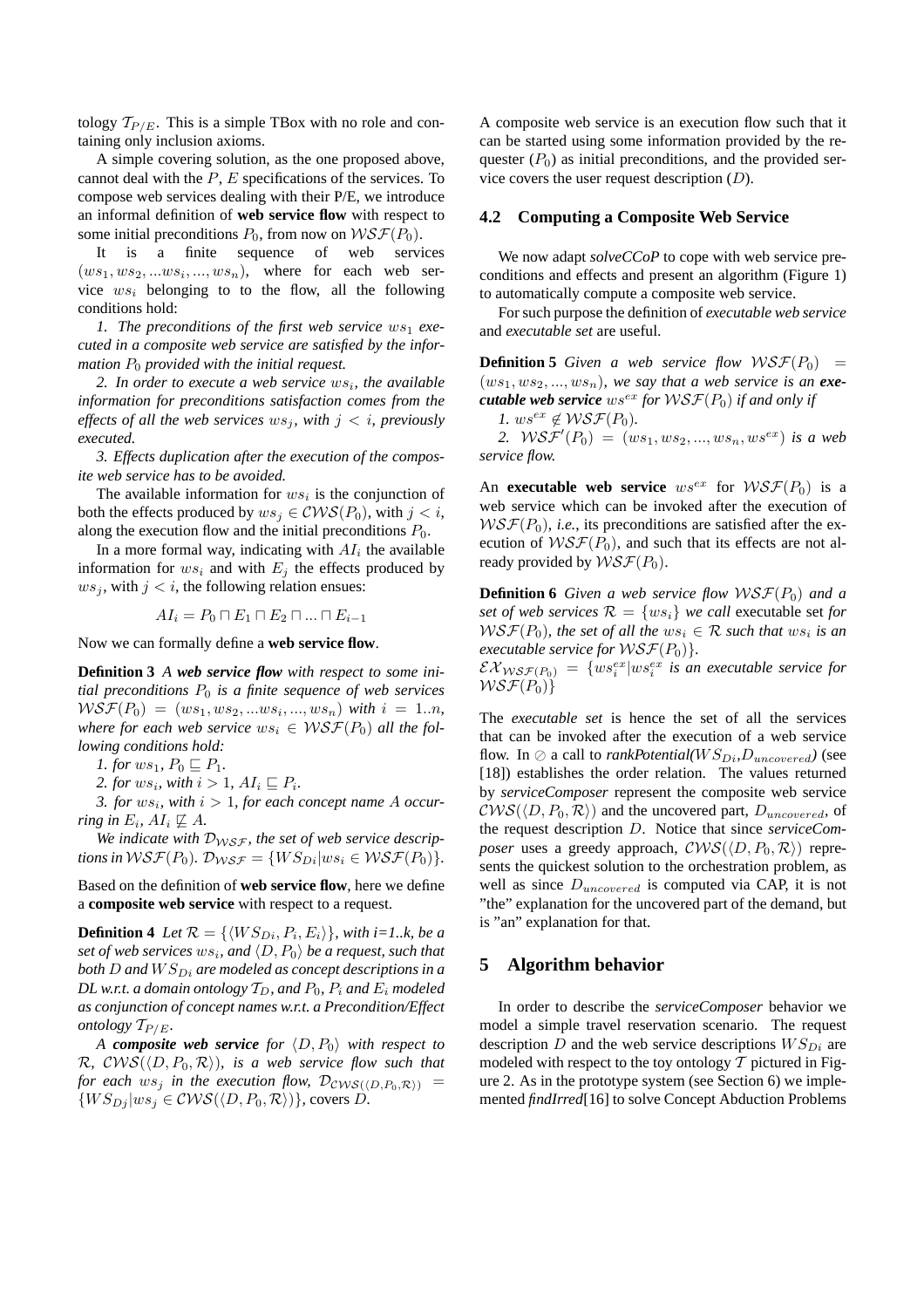```
Algorithm serviceComposer(\mathcal{R}, \langle D, P_0 \rangle, \mathcal{T})
input a set of services \mathcal{R} = \{ws_i = \langle WS_{Di}, P_i, E_i \rangle\}, a
request \langle D, P_0 \rangle, where D and WS_{Di} are satisfiable in T
output \langle \mathcal{CWS}, H \ranglebegin algorithm
 \widetilde{\mathcal{C}}\mathcal{WS}(\langle D, P_0, \mathcal{R}\rangle) = \emptyset;D_{uncovered} = D;H_{min} = D;do
    \mathop{\mathrm{compute}} \mathcal{EX}_{\mathcal{CWS}(\langle D, P_0, \mathcal{R} \rangle)};WS_{Dimin} = T;for each ws_i \in \mathcal{EX}_{\mathcal{CWS}(\langle D, P_0, \mathcal{R} \rangle)}\textbf{if} \,\; \mathcal{D}_{\mathcal{CWS(\langle D,P_0,\mathcal{R}\rangle)}\cup \{WS_{Di}\} } covers D_{uncovered} then /* \otimes */
         H = solveCAP(\langle \mathcal{L}, WS_{Di}, D_{uncovered}, \mathcal{T} \rangle);/* \odot */
        /* Choose Si based on an order */
        if H \prec H_{min} then \text{/}*\oslash\text{/}WS_{Dmin} = WS_{Di};H_{min} = H;end if
     end if
    end for each
    if WS_{Dmin} \neq ⊤ then
       \mathcal{R} = \mathcal{R} \setminus \{ws_i\};CWS(\langle D, P_0, R \rangle) = (CWS(\langle D, P_0, R \rangle), ws_i);D_{uncovered} = H_{min};end if
  \textbf{while}(WS_{Dmin} \not\equiv \top);return \langle CWS(\langle D, P_0, R \rangle), D_{uncovered} \rangle;end algorithm
```
**Figure 1. The algorithm** *serviceComposer*

 $\odot$  in *serviceComposer*), the results presented below refer to such algorithm and *rankPotential*.

We write  $H_{WSname}$  to express that H is a solution to the CAP  $\langle \mathcal{L}, W \mathit{Shame}_D, D_{uncovered}, \mathcal{T} \rangle$ , computed using  $findIrred$  and  $|H_{WSname}|$  to denote the \*length\* of such solution computed using  $rankPotential$ .

Let us suppose the registry  $R$  stores the following web services, whose description is in accordance with the ontology in figure 2.

#### $\mathcal{R} = \{MyCar, SuperCar, HotelBooker, NiceHolidays,$ SunnyHouse}

*MyCar* is a car rental service for the USA. It has agreements with both Flight companies and Hotel reservation networks; it produces a CAR RESERVATION only if you provide also FLIGHT RESERVATION and HOTEL RESERVATION with a VALID CREDIT CARD

```
\langle MyCar_{D} = \exists \text{carRenting } \sqcap \forall \text{carRenting.}
```

```
(∃allowedCountries u ∀allowedCountries.USA),
```

```
P = VALID_CREDIT_CARD \Box FLIGHT_RESERVATION\BoxHOTEL RESERVATION,
```
 $E =$ CAR\_RESERVATION)

**SuperCar** is a car rental service for North Amer-<br>i. the renting price includes the insurance. It has ica, the renting price includes the insurance. offices located only in North America airports, it produces a CAR RESERVATION only if you provide also FLIGHT RESERVATION with a VALID CREDIT CARD.

 $USA \sqsubseteq$  NorthAmerica | Canada  $\sqsubseteq$  NorthAmerica

 $North America \nightharpoonup Country \nightharpoonup WesternEurope \nightharpoonup Country \nightharpoonup$  $N$ orthAmerica  $\Box$  ¬WesternEurope

 $\texttt{Sea} \sqsubset \texttt{Location}$  | Mountain  $\sqsubset \texttt{Location}$  | Sea  $\sqsubset \neg$ Mountain

SwimmingPool  $\sqsubseteq$  Facilities | FitnessCenter  $\sqsubseteq$  Facilities

```
BedRoom \Box ∃hasBeds | DoubleRoom \equiv BedRoom \Box (= 2 hasBeds) |
    SingIekoom \equiv BedRoom \sqcap (= 1 hasBeds)WeddingRoom ≡ DoubleRoom u ∀hasBeds.DoubleBed
```
## **Figure 2. The reference ontology for the example**

 $\langle SuperCar_{D} = \exists \texttt{carRenting} \cap \forall \texttt{carRenting.}$ (∃priceIncludes u ∀priceIncludes**.**Insuranceu ∃allowedCountriesu ∀allowedCountries**.**NorthAmerica),  $P =$  VALID\_CREDIT\_CARD  $\Box$  FLIGHT\_RESERVATION,

 $E =$ CAR\_RESERVATION)

*HotelBooker* allows to reserve quality hotels with fitness centers and located near the sea. It has agreements with Flight companies, thus in order to obtain a HOTEL RESERVATION you must provide a VALID CREDIT CARD and aFLIGHT RESERVATION.

```
\langle HotelBooker = \exists hotelResearch \sqcap∀hotelReservation.(∃hasFacilitiesu
    ∀hasFacilities.FitnessCenteru
    ∃hasLocation u ∀hasLocation.Sea),
```

```
P = VALID_CREDIT_CARD \cap FLIGHT_RESERVATION,
```

```
E = HOTEL_RESERVATION)
```
*NiceHolidays* provides a holiday service. If you have a VALID\_CREDIT\_CARD it provides both a FLIGHT\_RESERVATION to flights to North America countries and a HOTEL RESERVATION in hotels located on mountains and provided with a swimming pool.

```
\langle NiceHolidays = \exists \text{hotelReservation} \sqcap∀hotelReservation.(∃hasFacilities
    u∀hasFacilities.SwimmingPoolu
    ∃hasLocation u ∀hasLocation.Mountain)u
    ∀flightBooking.(∃allowedAirportu
    ∀allowedAirport.MorthAmerica)∃flightBooking,
P =VALID_CREDIT_CARD,
```
 $E =$  HOTEL RESERVATION  $\Box$  FLIGHT RESERVATION)

*SunnyHouse* provides a house rental service. The houses to be let are endowed with two wedding rooms. Giving a VALID CREDIT CARD you are able to get a HOUSE RESERVATION.

```
\Diamond \textit{SunnyHouse} = \exists \text{houseRenting}\forallhouseRenting.(= 2 hasRooms)\Box∀hasRooms.WeddingRoom,
```
 $P =$ VALID\_CREDIT\_CARD,

```
E =HOUSE_RESERVATION)
```
Imagine you plan your holiday visiting the USA. You want to book a flight, to have a hotel reservation in a hotel and rent a car. You provide a VALID CREDIT CARD, as information for web service accessing.

Your request is formalized as follows: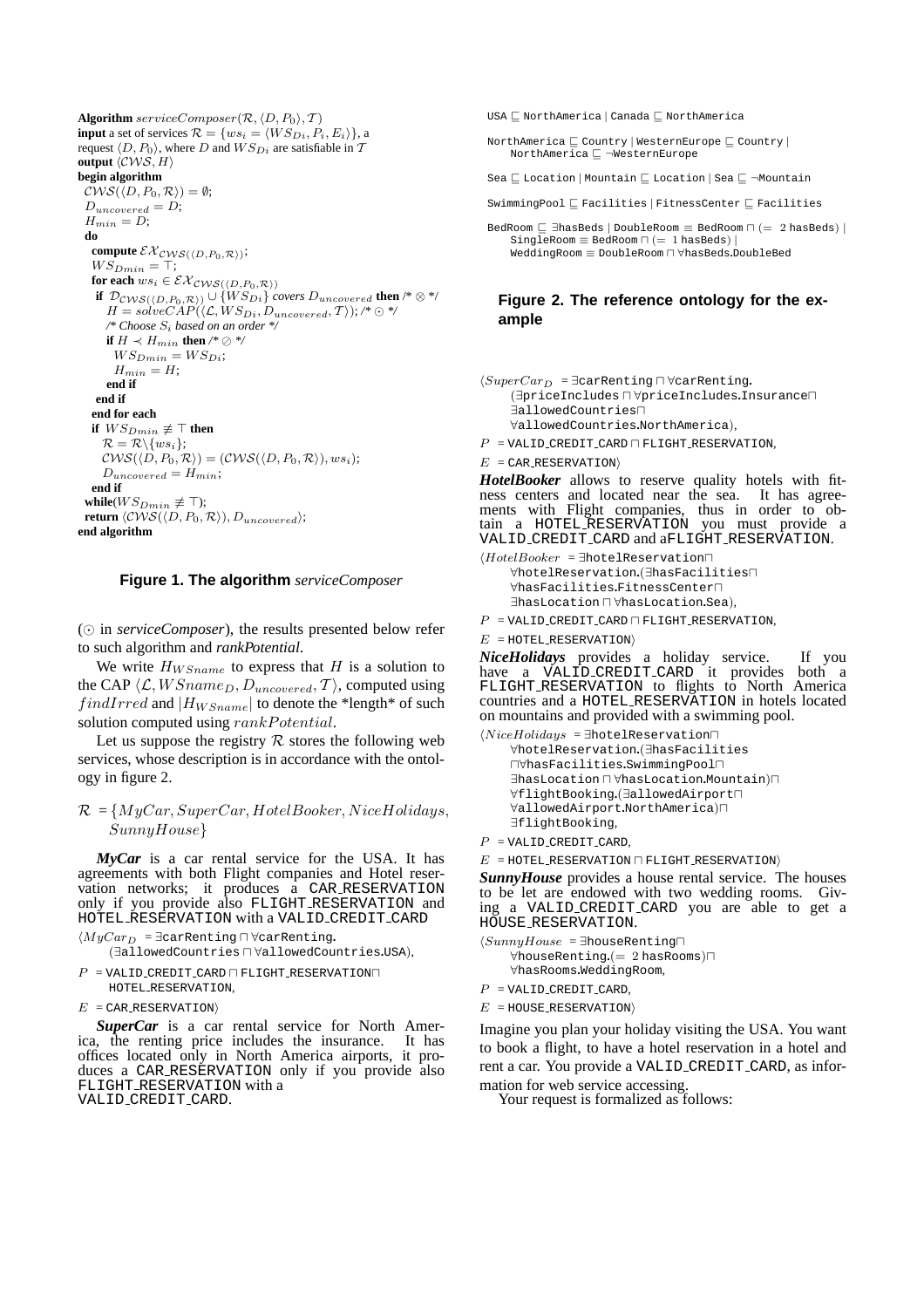hD = ∀flightBooking**.**(∀allowedAirport**.**USA)u u∀carRenting**.**(∀allowedCountries**.**USA)u ∃hotelReservation,

 $P_0$  = VALID\_CREDIT\_CARD)

In order to compute a  $\mathcal{CWS}(\langle D, P_0, \mathcal{R} \rangle)$  the first step is to evaluate  $\mathcal{EX}_{\mathcal{CWS}(\langle D,P_0,\mathcal{R}\rangle)}$  with respect to an empty web service flow  $\mathcal{CWS}(\langle D, P_0, \mathcal{R} \rangle) = \emptyset$  ( $\mathcal{EX}_0$  for short). As  $P_0 =$  VALID\_CREDIT\_CARD then

 $\mathcal{EX}_0 = \{NiceHolidays, SunnyHouse\}$ 

At this initial step  $D_{uncovered} = D$  then:  $H_{NiceHolidays}$  =  $\forall$ flightBooking.( $\forall$ allowedAirport.USA) $\sqcap$ u∀carRenting**.**(∀allowedCountries**.**USA)  $|H_{NiceHolidays}| = 4$ 

 $H_{SunnyHouse} = \forall$ flightBooking.( $\forall$ allowedAirport.USA) $\sqcap$ u∀carRenting**.**(∀allowedCountries**.**USA)u ∃hotelReservation  $|H_{SunnuHouse}|$  =NOT COMPUTED

 $|H_{SunnyHouse}|$  is not computed because of the relation  $H_{SunnyHouse} \subseteq D_{uncovered}$  and then it cannot belong to a covering solution (see the condition ⊗ in *serviceComposer*). At this point we have:

- $CWS(\langle D, P_0, R \rangle) = (NiceHolidays)$
- $AI_1 =$  VALID\_CREDIT\_CARD  $\Box$  HOTEL\_RESERVATION  $\Box$ FLIGHT RESERVATION
- Duncovered = ∀flightBooking**.**(∀allowedAirport**.**USA) u∀carRenting**.**(∀allowedCountries**.**USA)

With respect to  $AI_1$ , the new executable set  $\mathcal{EX}_1$  is:

 $\mathcal{E}X_1 = \{MyCar, SuperCar, SunnyHouse\}$ 

Notice that  $HotelBooker$  is not in  $\mathcal{EX}_1$  because the effects it provides are already in  $AI_1$ .

HMyCar = ∀flightBooking**.**(∀allowedAirport**.**USA)  $|H_{MyCar}| = 3$ 

 $H_{SuperCar}$  =  $\forall$ flightBooking.( $\forall$ allowedAirport.USA)  $\sqcap$ ∀carRenting**.**(∀allowedCountries**.**USA)  $|H_{SuperCar}| = 4$ 

HSunnyHouse = ∀flightBooking**.**(∀allowedAirport**.**USA) u∀carRenting**.**(∀allowedCountries**.**USA)  $|H_{SunnuHouse}|$  = NOT COMPUTED

 $MyCar$  will be added to  $CWS(\langle D, P_0, R \rangle)$  because of  $|H_{MyCar}|$  <  $|H_{SuperCar}|$  obtaining:

- $CWS(\langle D, P_0, R \rangle) = (NiceHolidays, MyCar)$
- $AI_2$  = VALID\_CREDIT\_CARD  $\Box$  HOTEL\_RESERVATION $\Box$ FLIGHT RESERVATION  $\sqcap$  CAR RESERVATION
- Duncovered = ∀flightBooking**.**∀allowedAirport**.**USA)

The next executable set  $(\mathcal{EX}_2)$  is:



**Figure 3. Schematic of the Web Services Orchestrator Architecture**

#### $\mathcal{E}X = \{SunnuHouse\}$

At this point it should be easy to argue that  $SunnyHouse$ cannot belong to the composite web service. The final result is then:

> $\langle (NiceHolidays, MyCar),$ ∀flightBooking**.**∀allowedAirport**.**USAi

That is, with respect to the information provided by the user, the system is able to compute the candidate composite web service (NiceHolidays,  $MyCar$ ), but it cannot know if the flight service is specific for the USA. Nothing is specified about that in the description of selected web services. The missing information can be used to initiate a dialogue between the user and the orchestrator.

Notice that if you change your request description adding also as hotel location preference "near the sea" (∀hasLocation**.**Sea) then in the composite web service you will not get *NiceHolidays* as it provides hotels near the mountains. It is noteworthy this does not mean that the less information the service provider uses the better for him/her (*e.g.*, you do not specify anything about the location); this is because if he/she underspecifies the service description it will cover less the user request description.

# **6 Prototype System**

The proposed approach has been implemented in a prototype system, whose architecture is sketched in Figure 3.

In this version of the system we model each web service specification as an OWL-S 1.0 Profile instance. In order to deal with the web service semantic description D a new ObjectProperty  $\langle \text{owl} : ObjectPropertyed \rangle$ :  $ID = "SemanticDescription" > was introduced, which$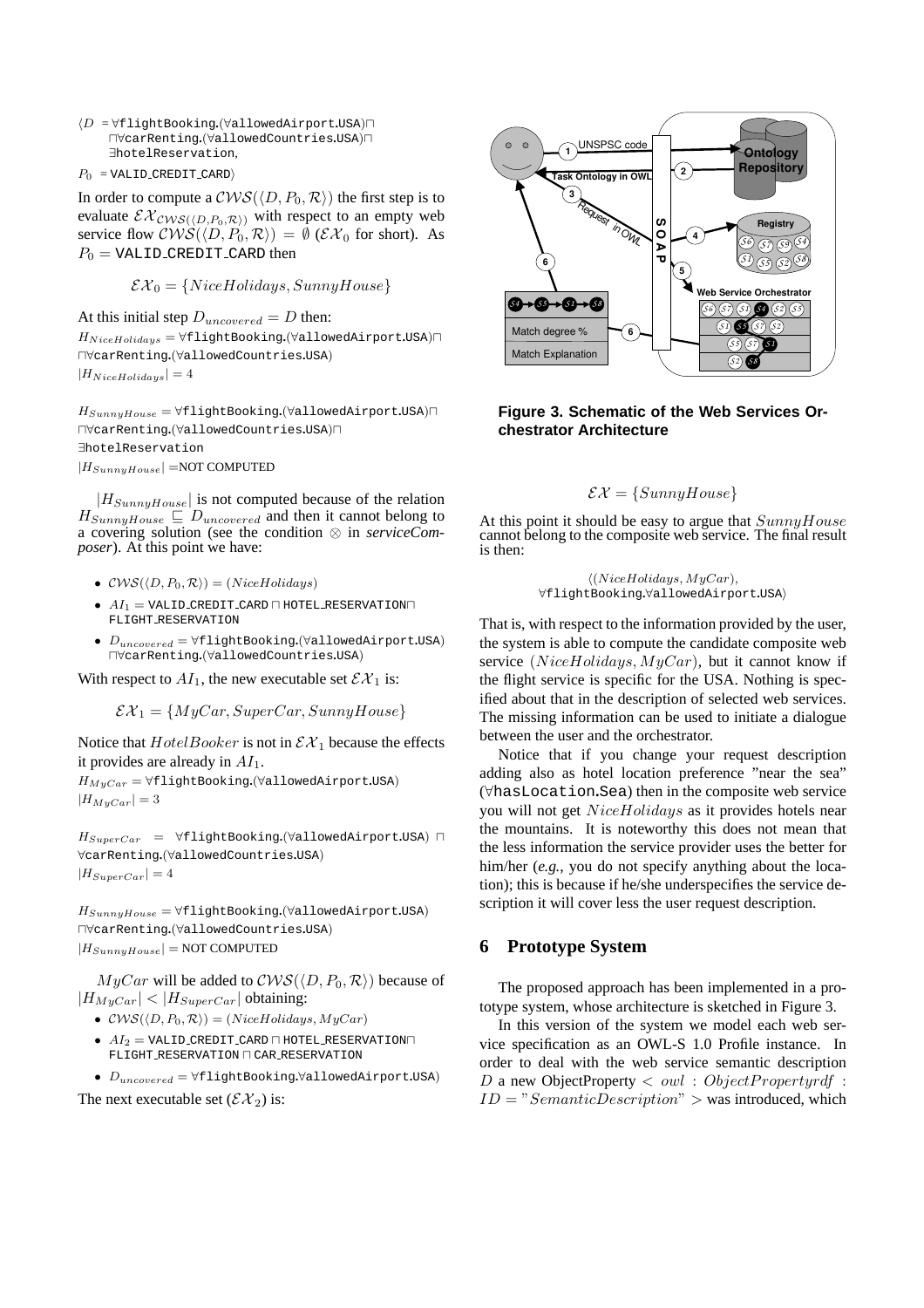has cardinality restricted to 1, OWL-S Profile class as domain and  $\langle$  *owl* : Thing  $\rangle$  is a range, similarly to the textDescription DatatypeProperty in OWL-S.

The communication with the system is carried out through SOAP messages. The main system components are:

•*Ontology Repository*. It contains task ontologies, each one referring to different UNSPSC family levels (as proposed in [13]).

•*Registry*. Here the web service specification are stored.

•*Web Services Orchestrator (WSO)*. It uses the serviceComposer algorithm presented in Section 4.2. In order to solve Concept Abduction Problems, WSO uses  $MAMAS^5$  implementing both  $findIrred$  and  $rankPotential$ , endowed of an enhanced DIG[4] interface to support these non-standard inferences.

In what follows, we explain the system behavior with reference to Figure 3, where the system interaction is sketched with respect to a generic agent<sup>6</sup> request.

**(1)** In the initial step, the agent determines the task ontology that will be used (or the relative URL) selecting it via the UNSPSC code.

**(2)** The selected ontology (or the relative URL) is sent back to the agent.

**(3)** Using the selected ontology, the agent formulates a request using its OWL Classes and Properties. The request is then sent to the system together with the initial preconditions it is able to provide. At the current stage of the prototype, preconditions and effects are selected within a classification modeled using OWL Classes. From the information provided by the agent, the system selects two types of information: (a) the UNSPSC code identifying the ontology and (b) the OWL request description and the initial preconditions.

**(4)** Using (a) in step (3), the system retrieves the corresponding web services instances and sends them to WSO, with the corresponding task ontology.

**(5)** The request description and the initial preconditions selected in (b) part of step (3), are sent to WSO.

**(6)** After a conversion from OWL syntax to DIG one, WSO computes, with the aid of MAMAS, a composite service, the matching degree and in case of an approximate solution an explanation of which part of the request is not covered by the composite service (that is an explanation of why the covering is not complete).

### **7 Related Work**

Discovery of web-services described in DAML-S (the parent of OWL-S), providing a ranking of matches was presented in [12]. In [7, 6] web services discovery through matchmaking was also tackled. An approach for composition was proposed, based on the Difference operator in DLs [35], followed by a concept covering operation optimized using hypergraph techniques. In [32] the location of web services is based on the capabilities they provide. The matching is based only on the inputs and outputs of a web service without taking into account the overall description of the service, which lacks at all in this approach.

In [19] a prototype was developed guiding the user in the dynamic composition of web service. The service filtering is based first on the profile descriptions, with reference to the *ServiceProfile* of OWL-S, then on the constraints that the user specifies at each step of the workflow. The main limits of this approach are primarily two: a human intervention is needed at each step for composing the workflow and the matching between two services is performed taking into account only the output of the first service that could be fed to the second service as input. In [23] a PSMbased approach is proposed for services modeling, where the functional features of a service are described as tasks, while the internal structure of the services are modeled as the methods that solve those tasks. Here only functional information is taken into account for composition. No descriptive information is provided neither used. The same is in the following related works. In [33] they focus on OWL-S ontology to describe the capabilities of web services. The semantic of OWL-S specification is translated to a first-order logic language to allow reasoning on the features of the same services. Encoding service description in a Petri Net formalism provides decision procedures for web service simulation, verification and composition. Petri Nets were proposed both for modeling and orchestration of services in [29, 30], too. In [8] an approach based on finite state machine was presented for automatic synthesis of eservice composition. In [20] also incomplete specification of the client action sequences was taken into account.

WSMF (Web Service Modeling Framework) is proposed in [14] with the aim to provide a conceptual model for developing and describing services; it consists of four elements: *ontologies*, which represent the terminology, *goal repositories*, that describes the problem solved by web services, *web services descriptions* and *mediators*, that deal with the interoperability problems. Another framework developed to describe and execute semantic web service is IRS-II [26] (Internet Reasoning Service). IRS-II is based on the UPML (Unified Problem Solving Method Development Language) framework, which has four category of components specified by means of an appropriate ontology: *do-*

<sup>5</sup>http://193.204.59.227:8080/MAMAS-devel

 ${}^{6}$ Here agent is meant in the broader sense of the term, *i.e.*, an automated one or a human user